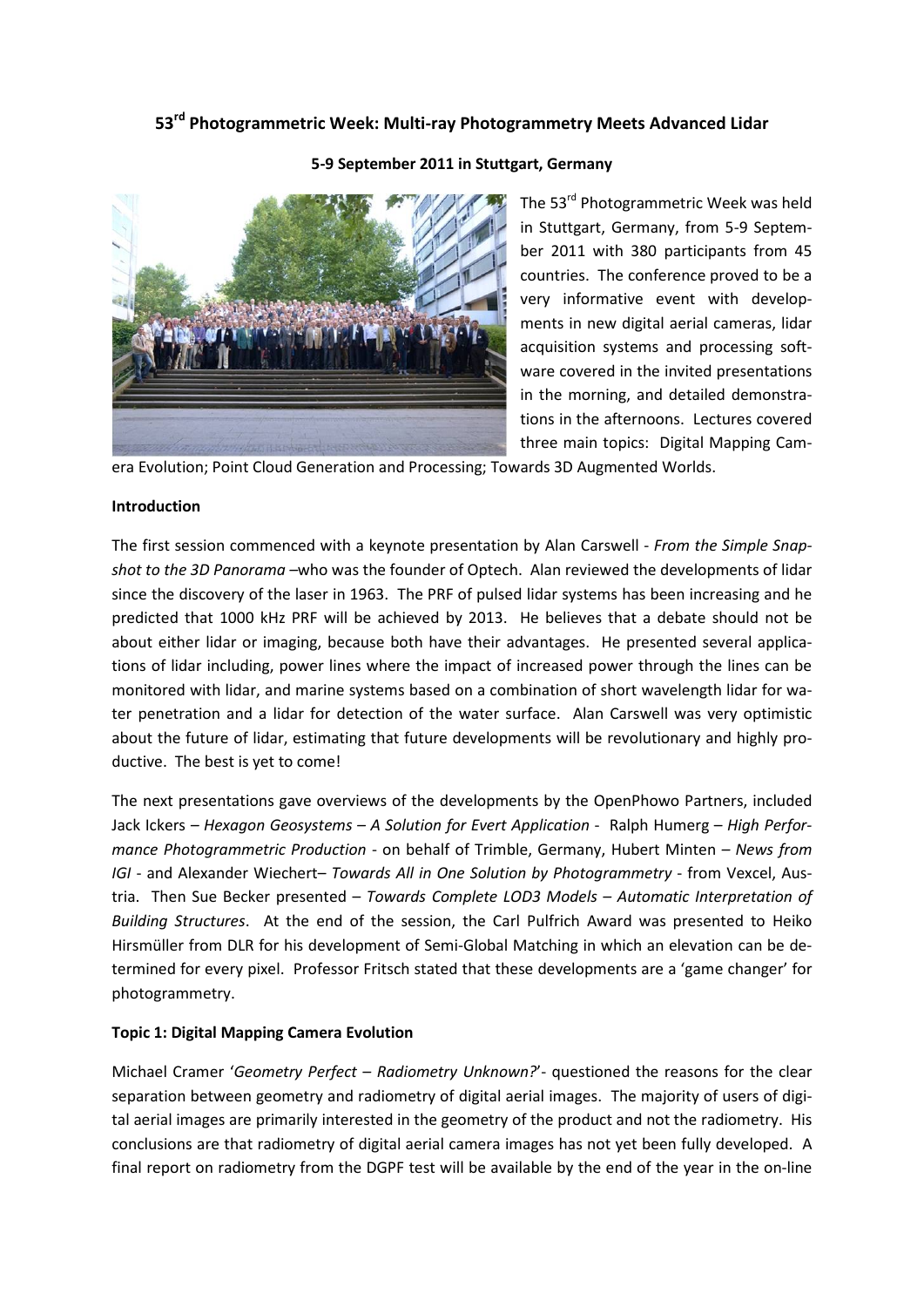journal Remote Sensing. Rudi Wagner - *LeicaADS80 and Leica XPro – A Total Solution for Photogrammetric Mapping* – described the new sensor heads of the ADS80 and the high resolution mode comprising 24,000 CCD elements, which is not used very much at present, but may be used in the future. XPro is claimed to be the most integrated software on the market. It uses an innovative approach to aerial triangulation and times of processing are much reduced.  $1200 \text{km}^2$  of flying can be processed in 7 hours, with most of the time taken up with downloading the data. He also introduced details of the RCD30 medium format camera. Klaus Neumann – *The Z/I DMC II – 'Imaging Revolution'* -presented details of the new Z/I's DMC II; the sensor come from DALSA with up to 250 Mpixels at 5.6µm. This is a world record for a digital sensor and is only available to Z/I. Two focal lengths are available, 92mm and 112mm. The format is nearly square; the angular field is 45.5° x 38.6°, leading to good B/H. There are 130 DMC II cameras in operation. Michael Gruber - *UltraCam, A Brand for Continuous Developments* - introduced the new version of the UltraCam Eagle with 260Mpixels (20100x13080 pixels 5.2µm in size) for panchromatic images derived from 4 lens cones and 4 lens cones for the multi-spectral images. The sensor head is integrated with UltraNav from Applanix. He then described the Bing Maps contributions to urban modelling, comprising 3D modelling from aerial and terrestrial photos. Version 3 of UltraMap software is currently being developed based on Sea Dragon technology and incorporates Microsoft software developments.

Bernd Eisfeller - *On-line GNSS Data Processing – Status and Future Developments* -described methods of deriving position from GNSS and potential accuracies. He stated that in 10 years there will be 120 GNSS satellites and this will require changes in equipment to process the signals. Werner Mayr - *Unmanned Aerial Systems in Use for Mapping at Blom* - spoke on the use of the Swedish PAM SmartPlanes AB for mapping projects. The UAVs are 7kg in weight and highly mobile and can be operated by one person. They are only flown in visible range and have been used to acquire images with GSDs of 5 to 10 cm. Henri Eisenbeiss – *The Potential of Unmanned Aerial Vehicles for Mapping* also spoke on UAVs, especially helicopter systems. He described their advantages, as well as the limits on the size of payloads. Applications include for measuring gravel pits and cadastres. For accurate systems a stabilized mount is required. Jens Kremer – *Power Line Mapping: Data Acquisition with A Specialized Multi-Sensor Platform* - spoke of IGI's systems for power line mapping for direct measurement of wires based on the Litemapper multi sensor platform, which includes lidar and a nadir looking DigiCam. The specifications of the Quattro DigiCam were also described. Other sensors can also be added to the platform. He gave an example of a project in Poland comprising  $\frac{1}{2}$  million images captured in 30-40 days.

Marco Weber - *TANDEM-X: A New Area Global Digital Elevation Data* - spoke of Infoterra's 3 year program to determine DEMs over the global land masses from the TANDEM-X SAR mission by interferometry. The DEMs will follow the US NGA's specifications for HRTI-3 of less than 2m for terrain slopes less than 2°. The complete land mass must be covered twice to reach the accuracy specifications. Data will be available in 2013 with 12m intervals. Initial tests show a vertical accuracy of 1-2 m for 90% of points. Planning is already underway for the next generation of satellites. Konrad Schindler – *Improving Wider-Area DEMs Through Data Fusion – Chances and Limits* – described his studies of fusing DEM data from various sources with different accuracies, based on weighting systems according to the local DEM properties. DEMs from 5 sources of data were fused and the results compared with ground truth from lidar data with σ < 0.5m. The fusion resulted in significant improvements in accuracy of DEMs derived from optical satellite data. Fusion can assist in mitigating blunders which occur in large area DEMs. He raised the question of 'what is a better DEM'?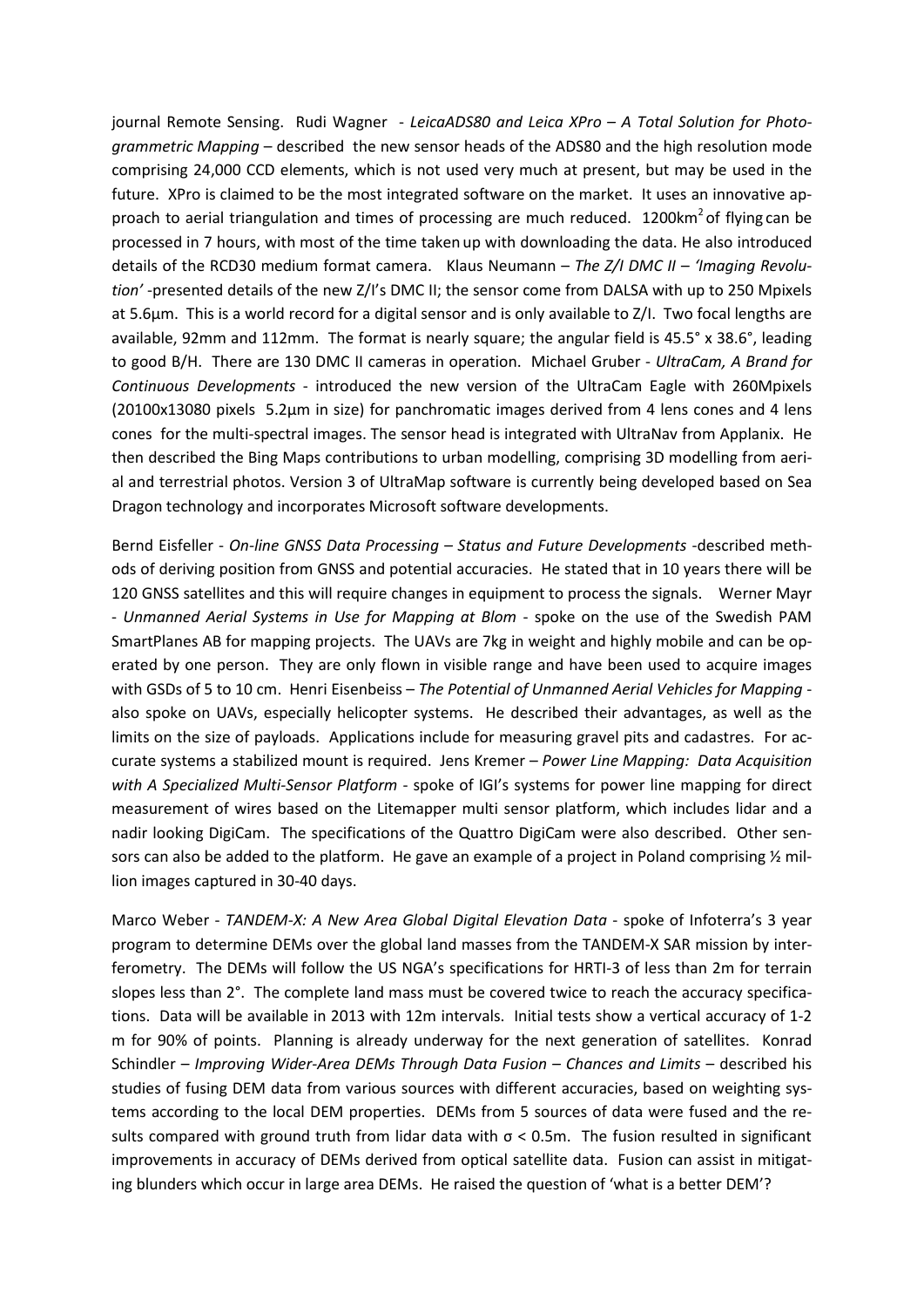#### **Topic 2: Point Cloud Generation and Processing.**

Heiko Hirschmüller - *Semi-Global Matching – Motivation, Developments and Applications* - spoke of his experiences in developing Semi-Global Matching (SGM), which is a new approach to acquiring elevations of every pixel. The method includes a smoothness cost function, derived from the field of computer vision. Various approaches to defining the cost function were tested, with the best results being obtained using Mutual Information and Census Implementations have been on GPU, FPGA and a super computer. He demonstrated a number of tests which have involved 120 TBytes of data so far, including satellite and aerial and UAV images. Norbert Haala - *Multiray Photogrammetry and Dense Image Matching* – referred to the number of pairs of images can be used for photography with 70% or 80% overlap along the strip and 60% across the strip, when there are potentially 45 stereo combinations. He tested the forward and backward matching as a measure of consistency. His implementation of SGM on a planar test area resulted in accuracies of matching of 0.14 to 0.25 pixels for different B/H. Multiray matching improves accuracy of matching and he suggested that pixel based bundle adjustment could be the next development. Tobias Heuchel – *Towards a Next Level of Quality DSM/DTM Extraction with Match-T* - described the capabilities of version 5.4 Match-T using multiple processors which can match 9x more densely than version 5.3. A matching rate of 12000 points/s is achievable. He demonstrated that people walking up stairs can interrupt matching of the stairs.

Juha Hyyppä - *State of the Art of Laser Scanning* - said that lidar is used for forest inventories in Scandinavia, but not so much for individual tree detection. Trunk detection is carried out by TLS and MLS and better methods are now available for tree description. Full waveform lidar is expected to enable better determination of characteristics of trees. He also spoke of tests currently being undertaken on absolute and relative calibration of lidar intensities, which should improve the measurement of backscatter characteristics, spreading loss, transmitter power changes and the effects of the atmosphere. Andreas Ulrich - *Echo Digitization and Waveform Analysis in Airborne and Terrestrial Laser Scanning* - described the operations of the Riegl systems for discrete and waveform recording as well as methods of deconvolution. He also countered negative statements that have been given about full waveform data, which delivers the best resolution data as well as a number of additional attributes.

Lewis Graham - Aerial *and Mobile Point Cloud Integration – An Industrial Perspective* - spoke of how lower resolution aerial lidar data can be compared with high resolution mobile lidar. Computing TINs from lidar is problematic when there are multiple returns from the same location. An approach to merging could be statistical merging, but the statistical details on errors in the data are not available. Hence he believes that interpolation from TIN data is a bad idea. Studies of DEMs should relate to sampling theory. Merging of DEMs should be based on signal processing methods. Ron Roth - *Leica ALS70 – Point Density Multiplication for High Density Surface Acquisition* - described the rapid growth in lidar development over the past 7 years, although improvements in accuracies have recently levelled off. The limiting factors in airborne lidar are the GNSS component. Pulse repetition rates (PRF) are doubling roughly every 2 years. In 2009 the first dual output scanners were announced. The ALS70 dual output system is based on a single laser, scanner and receiver and doubles the scan rate and PRF. As well, it ensures that the dual outputs are separated on the ground if variations in flying conditions occur. He provided some examples of the flight parameters to achieve a PRF of 500 kHz.